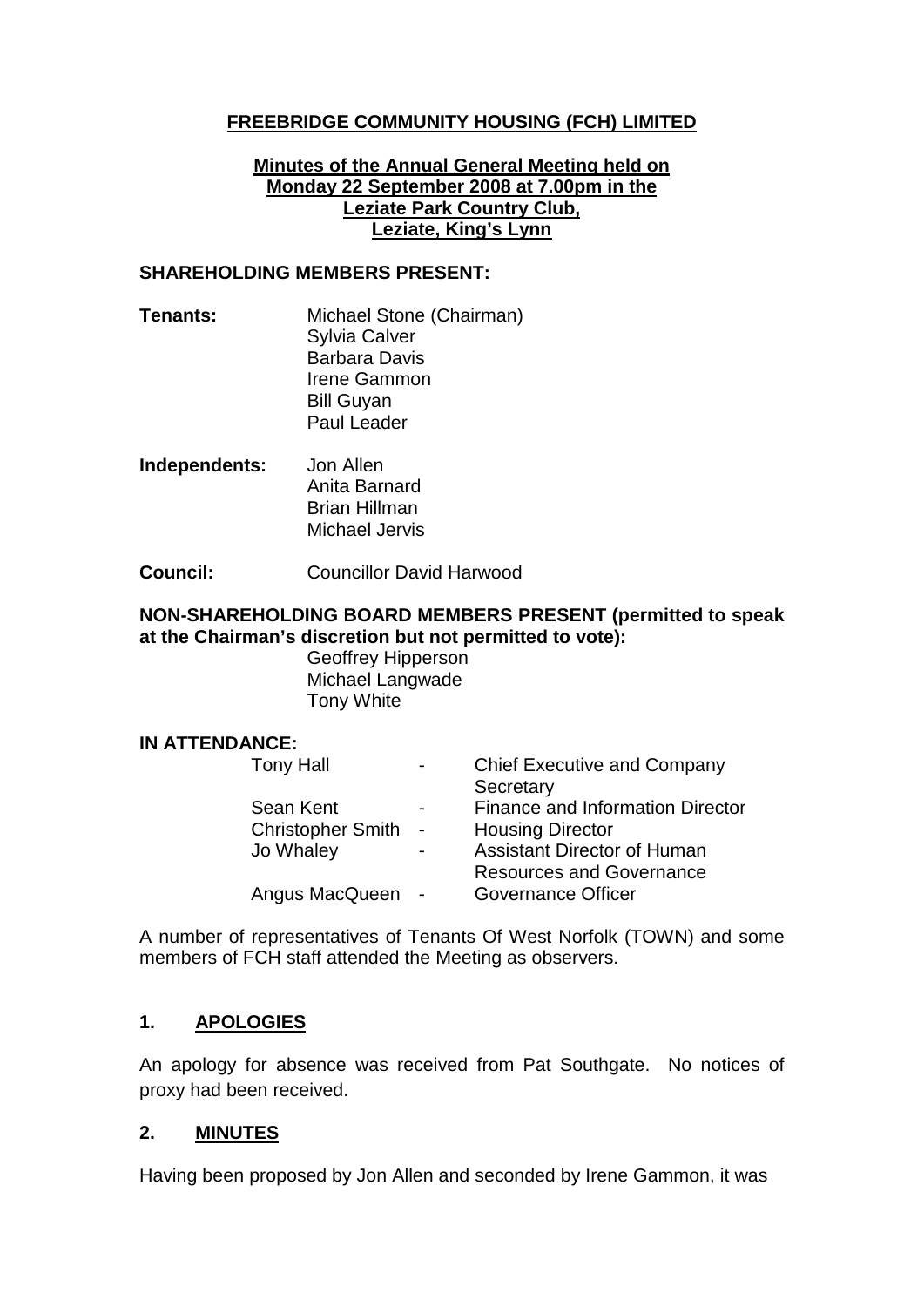**RESOLVED:** That the minutes of the Annual General Meeting held on 17 September 2007 be confirmed as a correct record and signed by the Chairman.

## **3. AMENDMENTS TO THE RULES**

The Meeting considered suggested changes to the Rules. The Chief Executive and Company Secretary explained the rationale behind the changes. He confirmed that the Housing Corporation had indicated in principle agreement with the changes.

Having been proposed by Bill Guyan and seconded by Anita Barnard, it was

## **RESOLVED:**

- 1) That rule B2 be deleted and replaced with a new rule B2 as follows:
	- *B2 Without limiting its general powers the association shall have power to:*
		- *B2.1 take or grant any interest in land including any mortgage, charge, floating charge or other security whatsoever, or carry out works to buildings;*
		- *B2.2 help any charity or non-profit making body in relation to housing;*
		- *B2.3 subject to rules F13, F14 and F15, borrow money or issue bonds, notes, loan stock or any other debt instrument or enter into any transaction having the commercial effect of a borrowing;*
		- *B2.4 subject to rule F16 to enter into and perform any derivative transaction on such terms as the association thinks fit for the purpose of hedging or otherwise managing any treasury risk or other exposure of the association;*
		- *B2.5 subject to rule F17 invest the funds of the association.*
		- *B2.6 transfer (and accept back) and delegate (and accept back) to or from a local group in accordance with the provisions set out in these rules any assets, powers, responsibilities, or day to day management associated with any such transfer or delegation; and*
		- *B2.7 establish a community fund for investment in community business, projects or activities in order to achieve the association's objects.*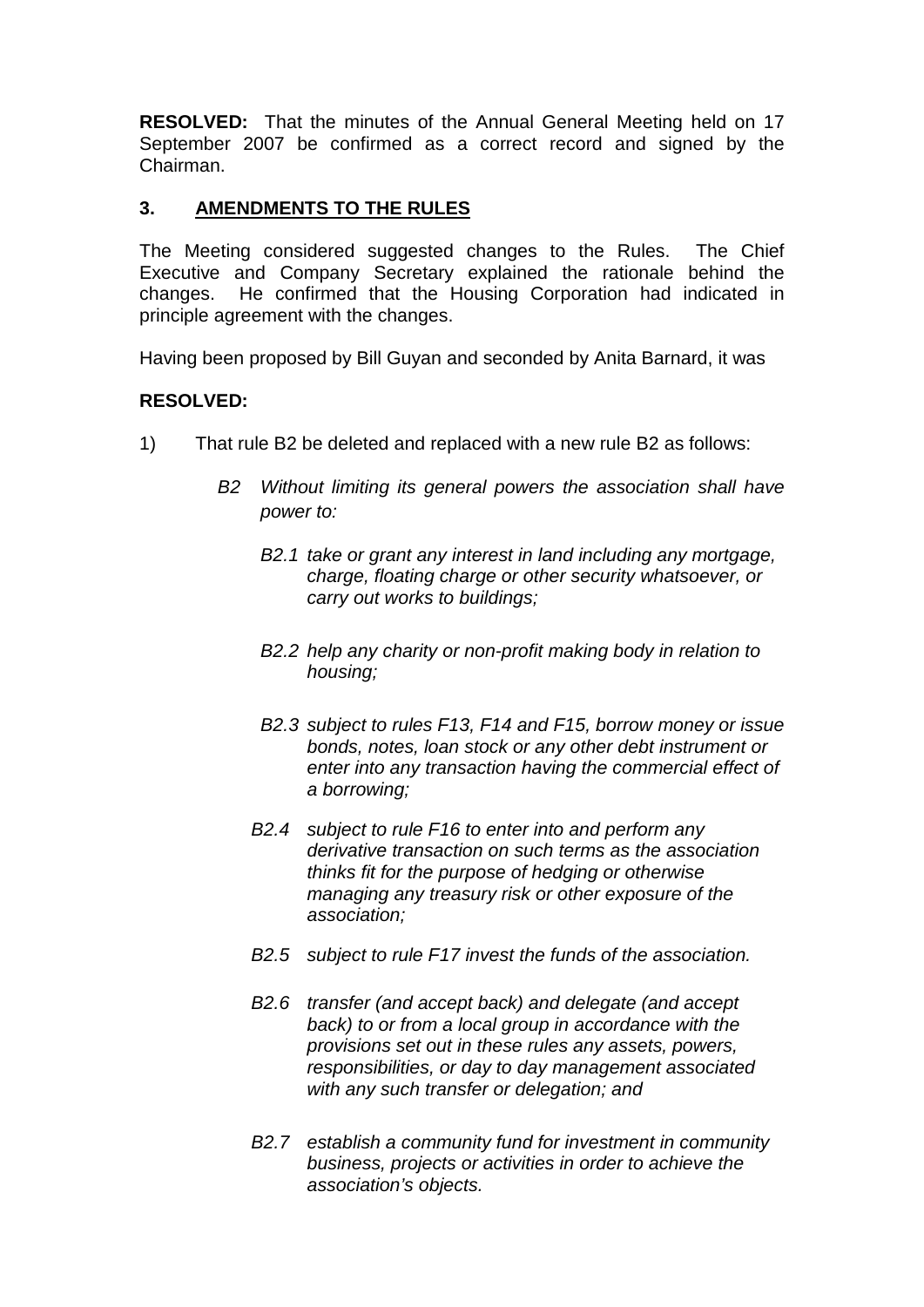2) That rule F16 be deleted and replaced with a new rule F16 as follows:

*F16*

- *F16.1 In exercising its power under rule B2.4 the association shall comply with the Corporation's regulatory requirements, or any other regulatory requirements applicable to the association at the relevant time, relating to the use of derivative transactions by registered social landlords. A person entering into a derivative transaction with the association who has received a written certificate signed by the secretary confirming that the association is entering into such transaction for the purpose specified in rule B2.4 and confirming the association's compliance with such regulatory requirements shall not be concerned to enquire further as to the purpose for which the association is entering into the transaction, nor as to whether the association has complied with such requirements, and such transaction shall be valid at the date that it is entered into and throughout its term in favour of such person (or any assignee or successor in title) whether or not it was entered into for the purpose specified in rule B2.4 and whether or not such regulatory requirements have been complied with.*
- *F16.2 For the purposes of rule B2.4 and this rule F16 "derivative transaction" means any transaction which is a forward, swap, future, option or other derivative on one or more rates, currencies, commodities, equity securities or other equity instruments, debt securities or other debt instruments, economic indices or measures of economic risk or value, or other benchmarks against which payments or deliveries are to be made, or any combination of these transactions.*

### **4. THE BOARD'S ANNUAL REPORT TO THE ANNUAL GENERAL MEETING**

The Meeting received the Board's Annual Report, which included the following:

- Financial statements for the period to 31 March 2008, including:
	- o The revenue accounts and balance sheet for the last accounting period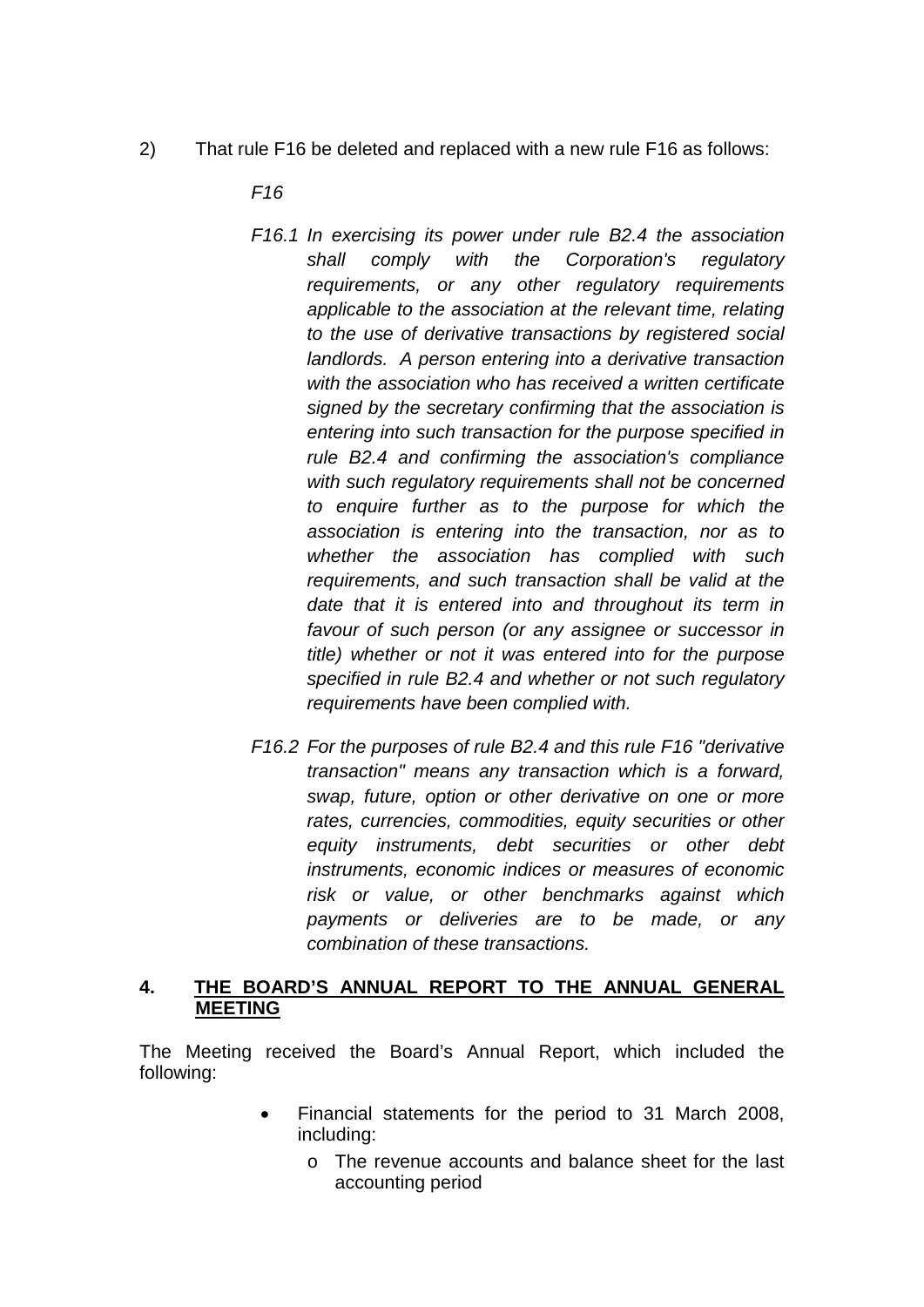- o The Auditor's report on those accounts and balance sheet
- o The Board's report on the affairs of the Association.
- o The Board's statement of the values and objectives of the Association
- o A statement of the current obligations of Board members to the Board and the Association
- A statement of the skills, qualities and experience required by the Board amongst its members
- The Policy for admitting new shareholders
- The Board's report on the Community Empowerment **Strategy**

### **5. APPOINTMENT OF AUDITOR**

Having been proposed by Paul Leader and seconded by Bill Guyan, it was

**RESOLVED:** That Grant Thornton LLP be reappointed as Auditor of the Association.

### **6. APPOINTMENT OF INDEPENDENT BOARD MEMBERS**

The Chairman explained that three vacancies for Independent Board membership had been created this year, through the end of the terms of office of Anita Barnard and Brian Hillman and the resignation of Jon Allen. The Chairman had chaired a Recruitment Committee, established by the Board, to select individuals for recommendation to this AGM to fill the vacancies. Unfortunately, it had not proved possible to select candidates for appointment to two of the vacancies; efforts were being made to fill these as a matter of urgency.

The Chairman paid tribute to the hard work and massive contribution to FCH of Jon Allen and Anita Barnard, both in the lead up to and since the housing stock transfer in April 2006.

The Chairman then presented the Committee's recommendation to the Meeting.

Having been proposed by Barbara Davis and seconded by Sylvia Calver, it was

**RESOLVED:** That, in line with the recommendation of the 2008 Independent Board Member Recruitment Committee, Brian Hillman be reappointed to the Board.

*[Note: Brian Hillman did not vote on the above item.]*